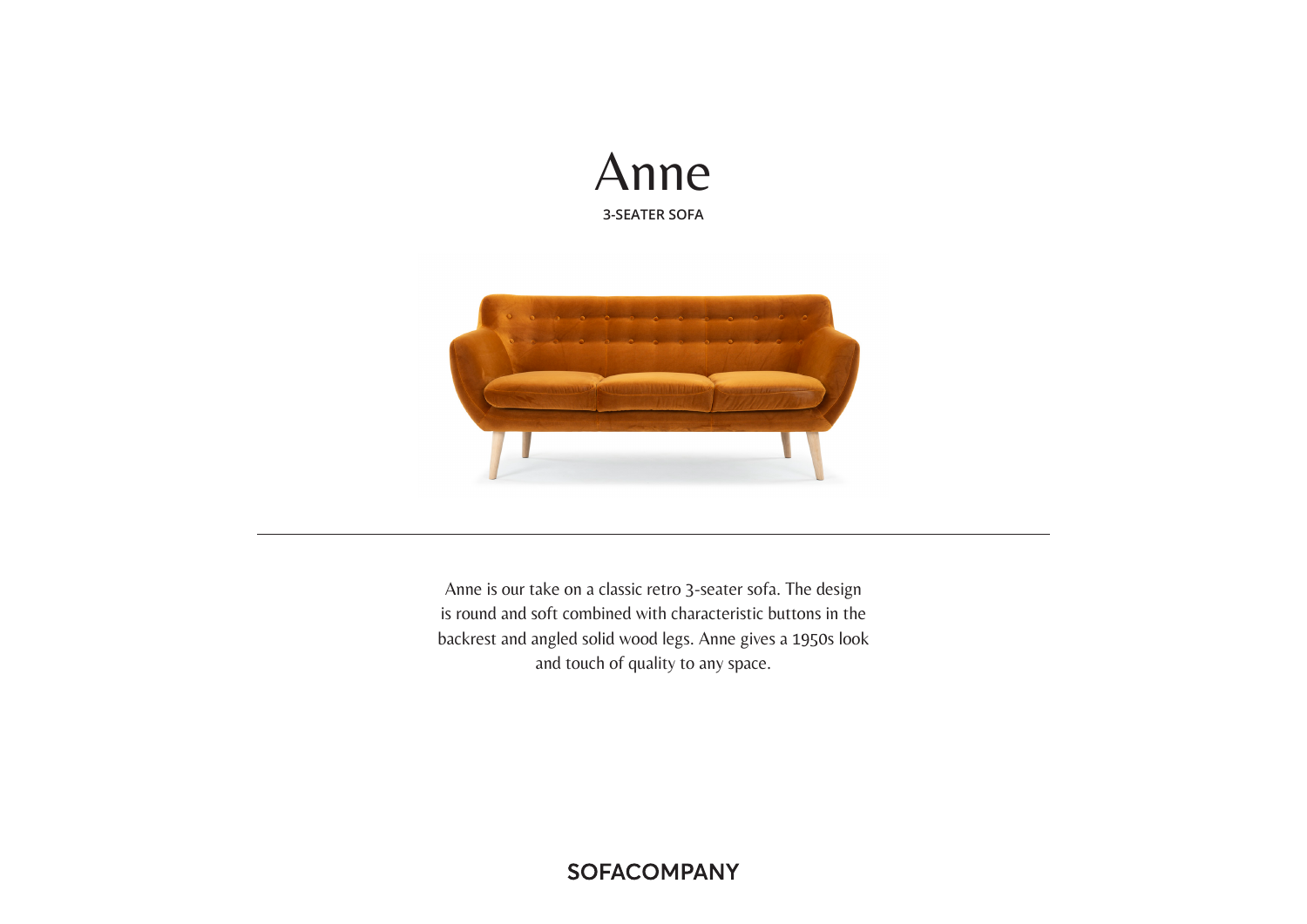## **MATERIAL COMPONENTS**

Frame: FSC wood 100% Foam: High Resilience Fire Retardant Foam Legs: Wood: FSC wood 100% Surface meets requirements of.: Reach, Painted: standard 16 CFR 1303 – PASS

### **SAFETY AND STABILITY**

Our products are always developed and tested against EN 16139. 1 & 2. EN-1021 1 & 2, BS5852 0 & 1, CA TB 117-2013.

## **PACKAGING MATERIAL & SHIPPING**

without compromising protection of the product The use of packaging materials are minimized during transport. Chairs and sofas are protected in a cardboard box and when needed wrapped in a protective layer of recycled plastic. Shipping and transportation is in addition CO2 neutral.

..<br>32<br>52 **PACKAGE MEASUREMENTS** 62 x 183 x 83 cm, 42 kg

#### **WARRANTY**

Warranty against manufacturing defects (materials and craftsmanship) is standard as follows:

Frame: Lifetime Foam: 5 years Upholstery/Fabric: 5 years

covered under this warranty. Wear, tear and damages to the products are not

See our textiles <u>here</u> **TEXTILE**

**DESIGNER** Christian Rudolph

## **3-SEATER SOFA**